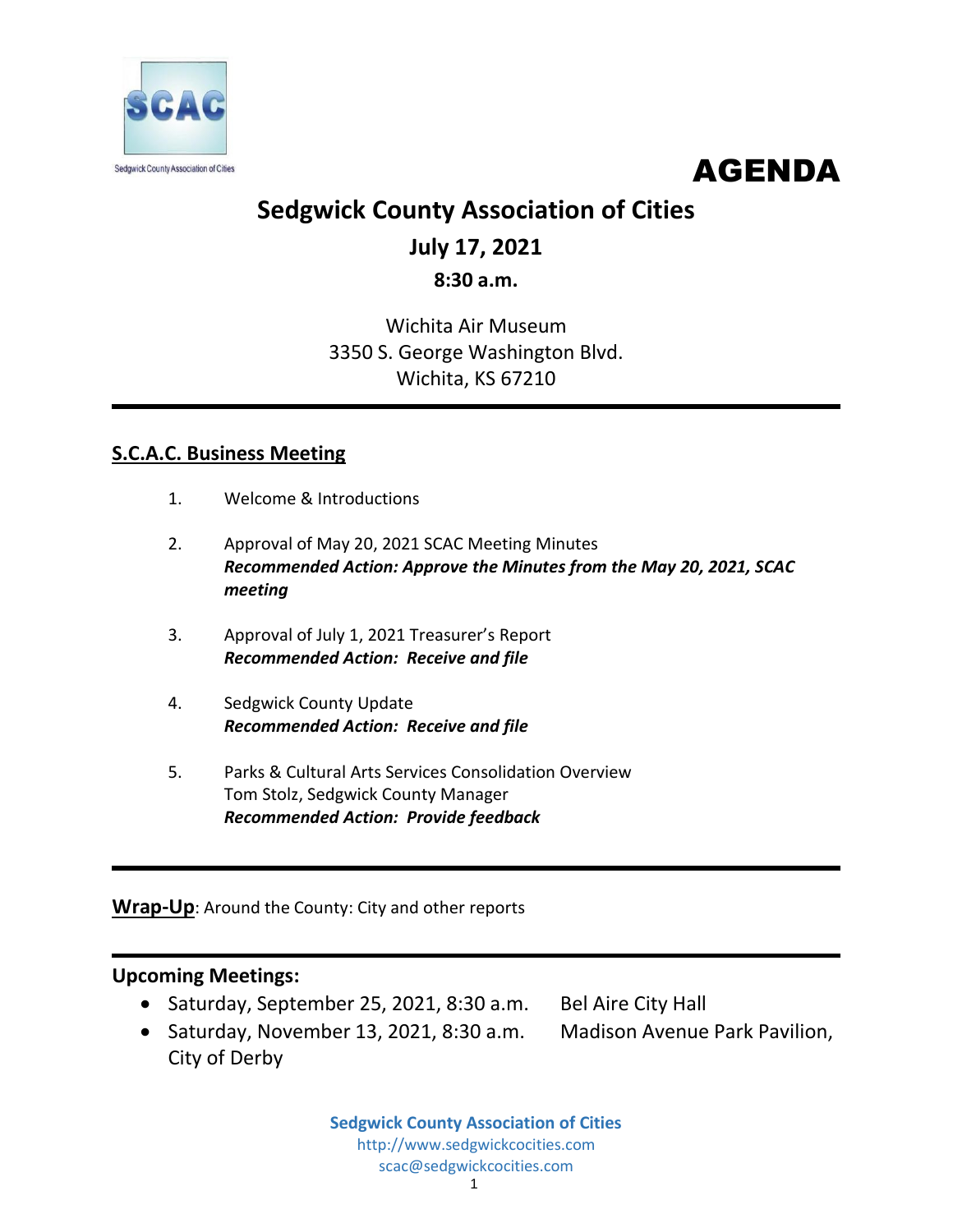

# Sedgwick County Association of Cities (SCAC) Zoom Meeting Minutes May 20, 2021

SCAC met at 6:00 p.m., on Thursday, May 20, 2021, at Riverfront Stadium, with Chairman **John McIntosh**, presiding. SCAC members and visitors are shown on the attached list.

#### **Welcome**: **McIntosh** welcomed members and guests

**Cities in Attendance:** Bel Aire, Bentley, Clearwater, Derby, Haysville, Kechi, Maize, Mount Hope, Park City, Sedgwick, Valley Center

#### **Approval of April 22, 2021 Minutes**

The Minutes from the April 22, 2021 SCAC meeting were submitted for approval. Motion made by Mayor Terry Somers (Mount Hope) to APPROVE the April 22, 2021 Meeting Minutes. Seconded by Council Member Gina Gregory (Valley Center). **Motion PASSED.** 

#### **Approval of May 2021 Financial Report**

The May 2021 SCAC Financial Report was submitted by SCAC Treasurer, Council Member Gina Gregory. Council Member Bob Rardin (Haysville) motioned to receive and file the SCAC May 2021 Financial Report. Motion seconded by Council Member Tom Jones (Park City). **Motion PASSED.**

#### **Election of SCAC Officers**

The nomination committee presented the following slate of officers for 2021-2023:

Chair: John McIntosh, Derby Vice Chair: Tom Jones, Park City Sect/Treasurer: Gina Gregory, Valley Center

Council Member Bob Rardin (Haysville) motioned to accept the slate of officers as presented. Council Member Danny Walters (Haysville) seconded. **Motion PASSED.**

#### **Riverfront Stadium Overview and Tour: Bob Moullette, Senior Manager of Fan Experience, Wichita Wind Surge**

Introductory Information

- 10,000 12,000 seat capacity for baseball
	- o Up to 18,000 seat capacity for concerts or other events
- Hosting up to 200 events per season
	- o Concerts
	- o Festivals
	- o Soccer Games
- Focusing on low cost services
	- o \$15 seat price
	- o Owning all Food and Beverage Locations within Stadium
- Financed using TIF and Star bonds
	- $\circ$  2% tax
	- o Did not exceed \$75M Budget
	- o 30 Year Lease

#### **Sedgwick County Association of Cities**

http://www.sedgwickcocities.com

scac@sedgwickcocities.com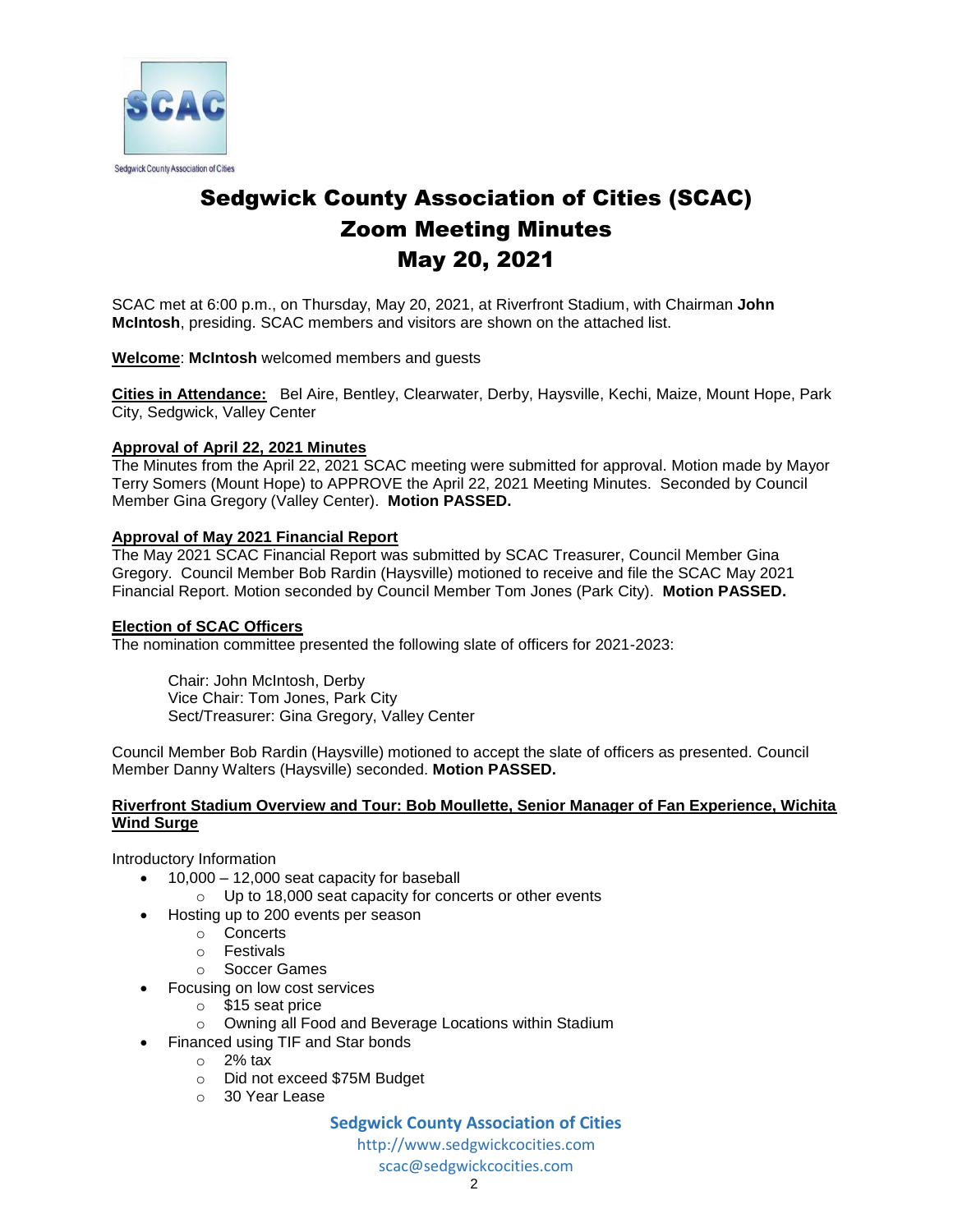

#### Tour

- Fidelity Club (for Season-Ticket Holders)
- 14 Suites
- Press Box and Control Room
- Coors Light Party Porch and Dillon's Picnic Patio
	- o Intended for Group Events
- Future Baseball Museum
- Kids Zone

#### **Upcoming Meetings**

Saturday, July 17, 8:30 a.m.

- Wichita Aviation Museum
- Continental Breakfast provided

#### **Adjournment**

The motion to adjourn the May 20, 2021 SCAC meeting was made by Mayor Jim Benage (Bel Aire). Mayor Rex Satterthwaite (Bentley) seconded the motion. **Motion PASSED.** 

Respectfully submitted by:

Laura E. Rainwater, Executive Director for Sedgwick County Association of Cities

Date of Minutes Approval: \_\_\_\_\_\_\_\_\_\_\_\_\_\_\_\_\_